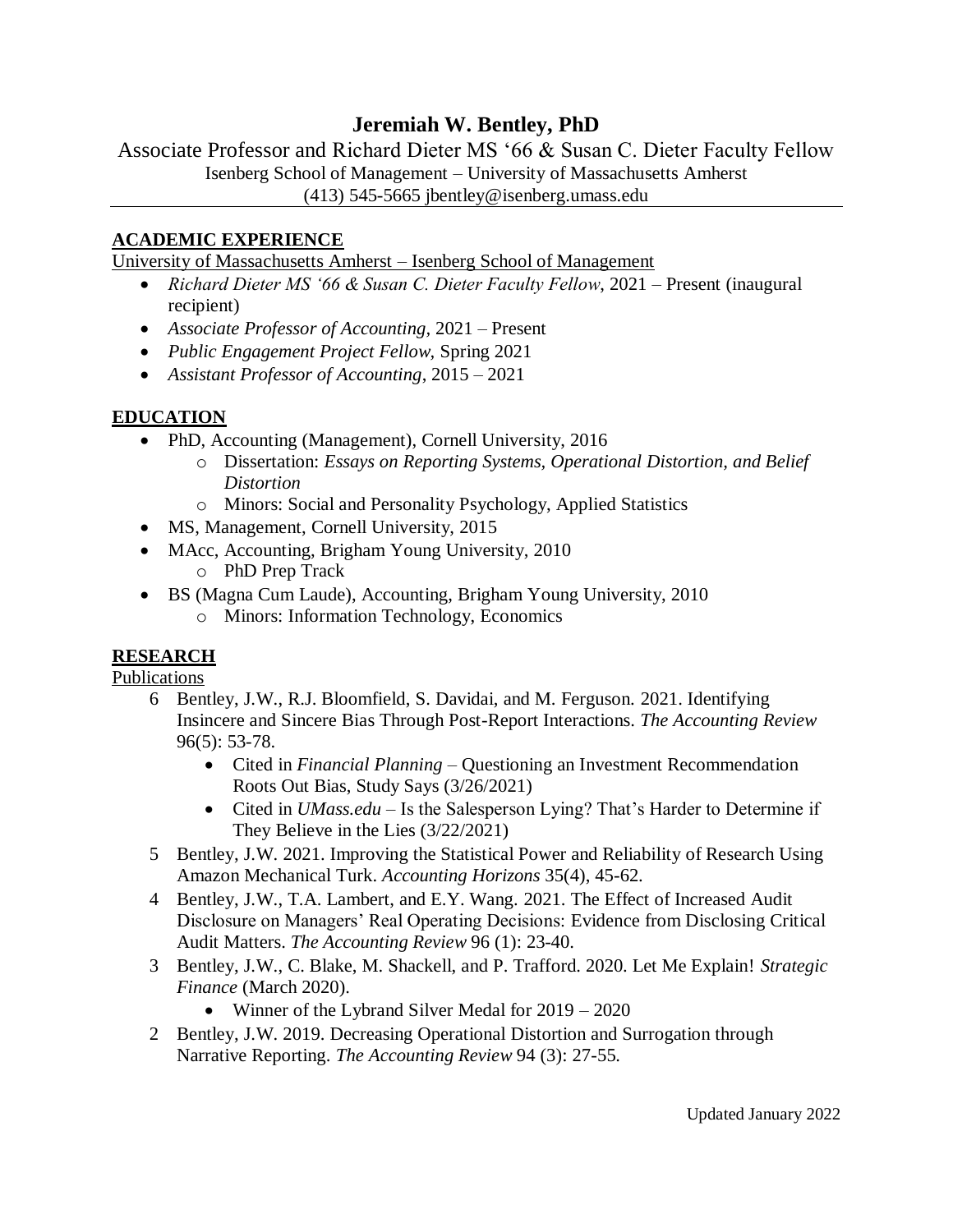- Co-runner up for the Management Accounting Section / IMA Outstanding Doctoral Dissertation award
- 1 Bentley, J.W., T.E. Christensen, K.H. Gee, and B.C. Whipple. 2018. Disentangling Managers' and Analysts' Non-GAAP Reporting. *Journal of Accounting Research* 56 (4): 1039-1081.
	- Cited in the *Wall Street Journal* How Big is GE Capital? It Depends (6/2015)
	- Cited in the *Financial Times* Magical Thinking Divorces Markets from Reality (7/2015)
	- Cited in *The CPA Journal* Learning from the Current Research on Non-GAAP Financial Measures (7/2019)
	- Top Cited Paper Award Wiley 2018-2019

### Working Papers

- Bentley, J.W., M.J. Bloomfield, R.J. Bloomfield, and T.A. Lambert. Measure Management and the Masses: How Acceptability of Operating and Reporting Distortion Varies with Deservingness, Demography, and Damage (Preparing for  $2<sup>nd</sup>$  round review at *The Accounting Review*)
- Bentley, J.W, K.M. Stubbs, Y. Tian, and R. Whited. Manipulating the Narrative: Managerial Discretion in the Emphasis of GAAP Metrics in Earnings Announcement (Under review)
- Stubbs, K.M. and J.W. Bentley. The Effect of Performance Information Aggregation on Subjective Performance Evaluation (Workshop phase)
- Bentley, J.W. and K.M. Stubbs. Show Me the Money! Supply and Demand Misalignment for Tangible Rewards in Business (Workshop phase)
- Bentley, J.W. and C. Blake. Narrative Reporting in a Team Environment (Workshop Phase)

## **WORKSHOP/CONFERENCE PRESENTATIONS**

- 2022: AAA Managerial Mid-Year Meeting\*, Emerging Management Accounting Scholars Symposium (scheduled)
- 2021: Deakin University, University of Amsterdam, University of Arizona, University of North Texas\*, Northeastern University, Tilburg University, Georgia State University
- 2020: Cornell University, East Coast Behavioral Accounting Workshop (Inaugural Speaker), three scheduled presentations cancelled due to COVID-19
- 2019: Experimental Research in Management Accounting (EXRIMA) Conference, Global Management Accounting Research Symposium (GMARS) (two papers), Accounting Behavior and Organizations Research Conference, University of Connecticut, Institute of Management Accountants and Association for Supply Chain Management
- 2018: Utah State University, AAA Annual Meeting\*, Cornell University Finance Conference\*, University of Alabama\*, Nankai University\*, Renmin University\*, Beijing University\*, AAA Audit Mid-Year Meeting\*
- 2017: Brigham Young University Accounting Research Symposium\*, Government Finance Officers Association (GFOA) Annual Conference\*, AAA Managerial Mid-Year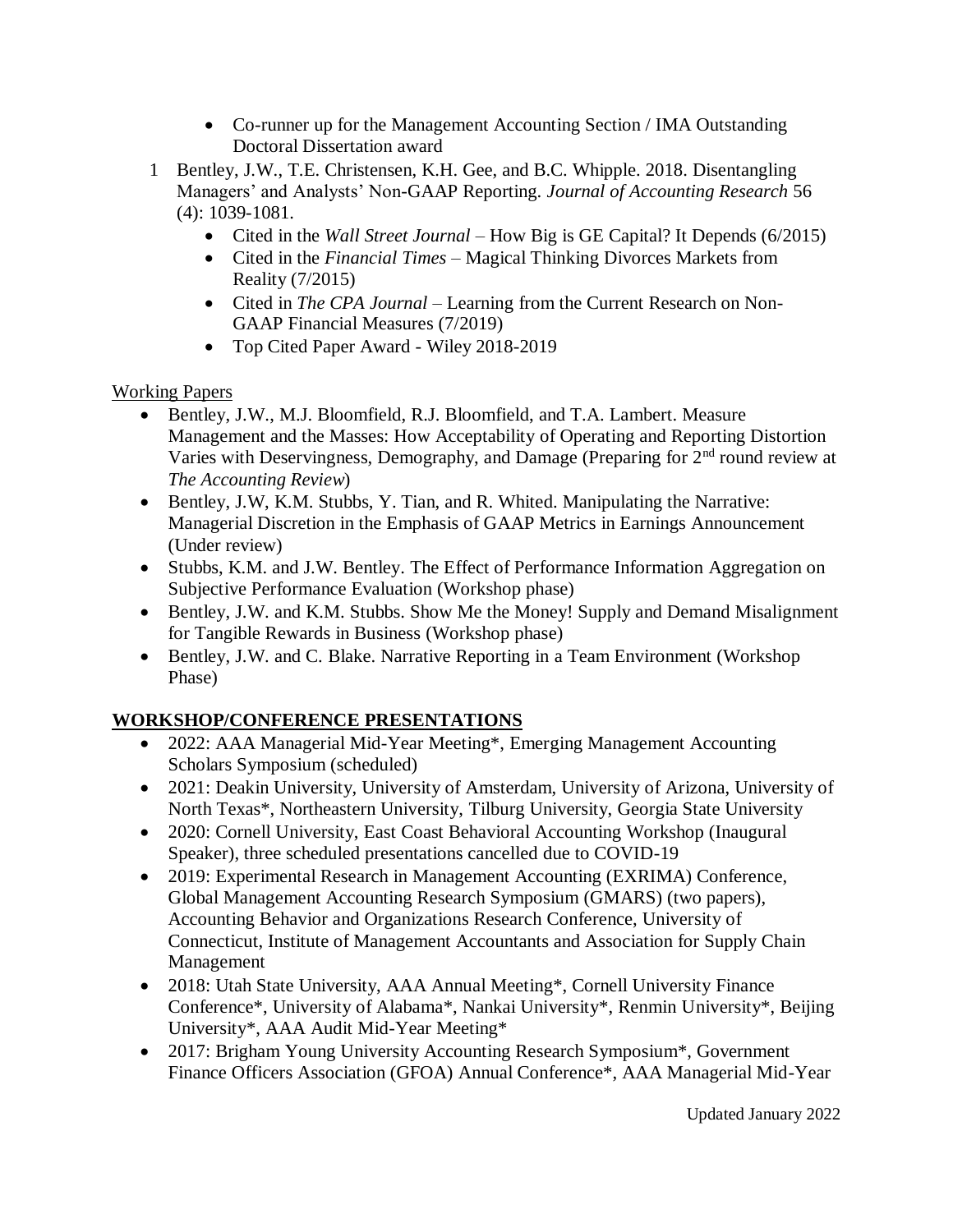Meeting, Queen's University, International Symposium on Audit Research, West Virginia University, Managerial Accounting Experimental Research Brown Bag, Brigham Young University Accounting Research Symposium

- 2016: Choice Symposium\*, Cornell University, Lehigh University\*, Brigham Young University Accounting Research Symposium, The University of Massachusetts Amherst, AAA Managerial Mid-Year Meeting, LEMA Workshop at Pennsylvania State University\*
- 2015: The University of Central Florida, Arizona State University, The University of Texas at Austin, The University of Massachusetts Amherst, Cornell University, The University of Minnesota\*, AAA Annual Meeting, AAA Financial Reporting Mid-Year Meeting\*
- 2014: Cornell University's Automaticity Lab, AAA Annual Meeting, The University of Michigan\*, George Washington University\*, Brigham Young University\*, The University of Washington\*
- 2013: Cornell University, Brigham Young University Accounting Research Symposium \* *Presented by coauthor*

## **SERVICE**

Ad-Hoc Reviewer

- Academic Journals: *The Accounting Review; Contemporary Accounting Research*; *Accounting, Organizations, and Society; Auditing: A Journal of Practice and Theory; Journal of Management Studies; Journal of Management Accounting Research; Management Accounting Research; Journal of International Accounting; Accounting Horizons; Journal of Financial Reporting; Behavioral Research in Accounting; Journal of the Academy of Business Education*
- Conferences: AAA Annual Meeting; AAA Managerial Mid-Year Meeting; Accounting, Behavior and Organizations Meeting; AAA Financial Reporting Mid-Year Meeting; *Contemporary Accounting Research* Conference
- McGraw-Hill: *Blocher Cost Management: A Strategic Emphasis; 7th Edition*
- McGraw-Hill: *Cost Accounting: A Data Analytics Approach;* 1<sup>*st*</sup> *Edition*
- IMA Research Grants

Discussant/Moderator

- Plenary discussant for 1 paper
- Conference discussant for 12 papers
- Conference moderator for 3 sessions

Profession

- Institute of Management Accountants (IMA) Research Foundation Director, 2021 Present
- Management Accounting Dissertation Award Committee Chair, 2020 Present
- MAS PhD Mentorship: Faculty Mentor, 2020
- AAA Jim Bulloch Award Committee Chair, 2019 2020
- AAA Jim Bulloch Award Committee Member, 2018 2020

Department

• Accounting Department Curriculum and Assurance of Learning Committee, 2019 – Present (Interim MSA Curriculum Committee Chair Spring 2022)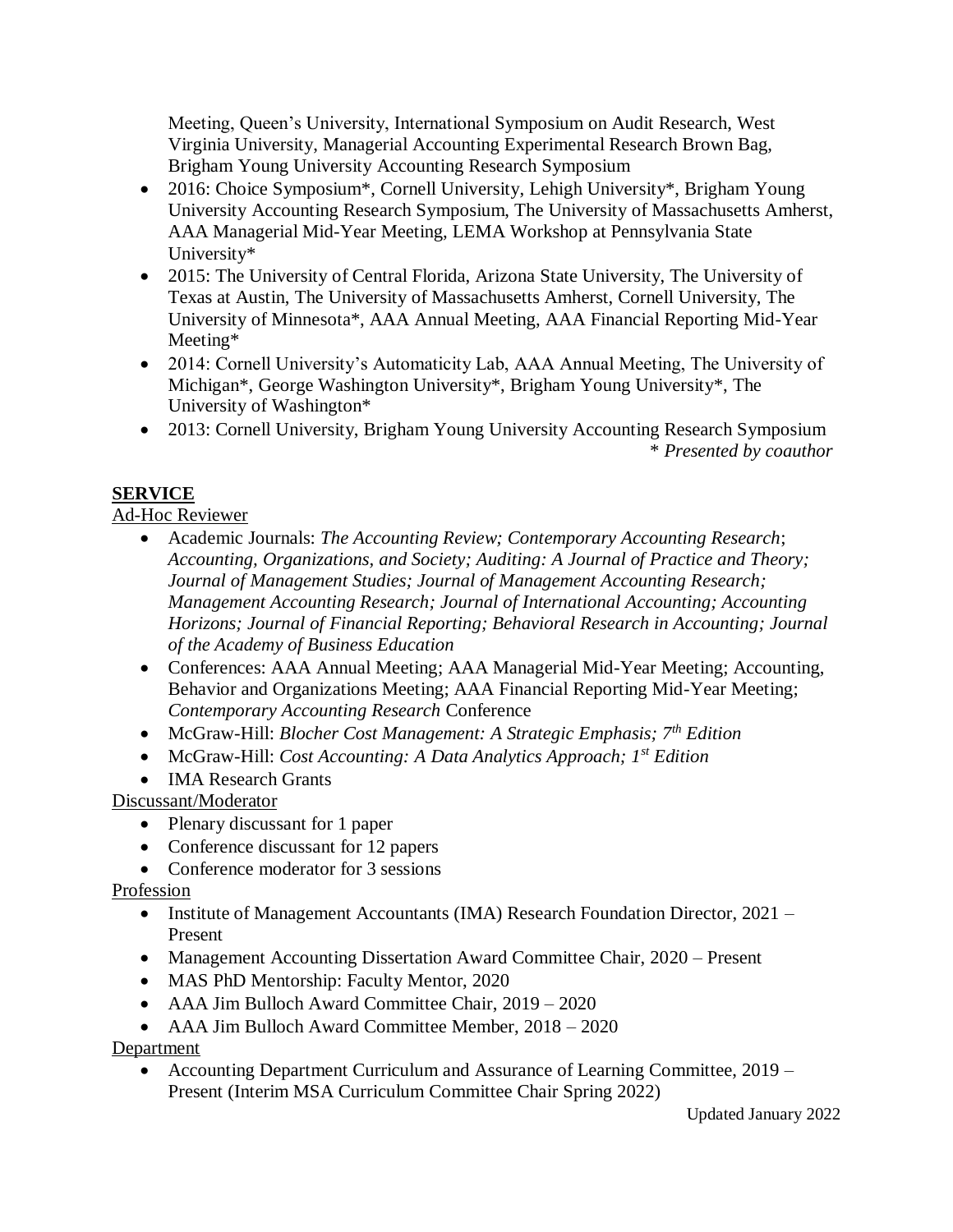- Accounting Workshop Co-Coordinator, 2016 2017, 2018 Present
- IMA Campus Advocate, 2018 Present
- Accounting Department Personnel Committee Member, 2019 2020, 2021 Present
- Accounting Doctoral Program Committee, 2015 2017
- Accounting Program Coordinator Search Committee, 2016
- Accounting Faculty Recruiting Committee,  $2015 2017$
- Faculty Advisor/Mentor for approximately 25 undergraduate students per semester, Fall 2016 – Present

School and University

- Isenberg Technology Task Force Co-Chair, 2021 Present
- Isenberg School Committee on Inspiring Innovation in Teaching and Learning, 2020 Present

• University of Massachusetts Faculty Senate Program & Budget Council, 2020 – Present PhD Supervision

- Dissertations:
	- o Dissertation Chair for Cody Lu (anticipated graduation 2022)
	- o Dissertation Co-Chair for Kyle Stubbs (2020, initial placement: Utah Valley University)
- Directed Research Projects:
	- o Directed Research Supervisor for Cody Lu (2019-2020)
	- o Directed Research Supervisor for Conner Blake (2019-2020)
	- o Directed Research Supervisor for Ellen Yang (2018-2019)
	- o Directed Research Supervisor for Kyle Stubbs (2016-2017)
- Comprehensive Exam Grading Committee:
	- o Cody Lu and Conner Blake, 2020
	- o Chez Sealy and Nikki Mackenzie, 2016

## Community

- Asset and Liability Management Committee Member, UMassFive College Credit Union, 2020 – Present
- Ecclesiastical Leader and Youth Mentor in the Five Colleges Area, 2018 Present
- Volunteer Youth Sports Coach, Various Seasons (Basketball, Football, Soccer, Baseball), 2016 – Present
- Treasurer/Committee Member for Cub Scout Pack 57 in Belchertown, MA, 2017 2019
- Volunteer Institute Instructor,  $2015 2018$  (Pathway Program  $2017 2018$ )
- Interview Committee for Director of Cold Spring Elementary School, 2016

## **TEACHING**

Courses Taught

- Accountg 331 Cost Accounting (undergraduate course), The University of Massachusetts Amherst
	- o Spring 2022 TBD
	- o Fall 2018 overall instructor rating 4.4/5.0
	- o Fall 2017 overall instructor rating 4.9/5.0
	- o Fall 2016 overall instructor rating 4.7/5.0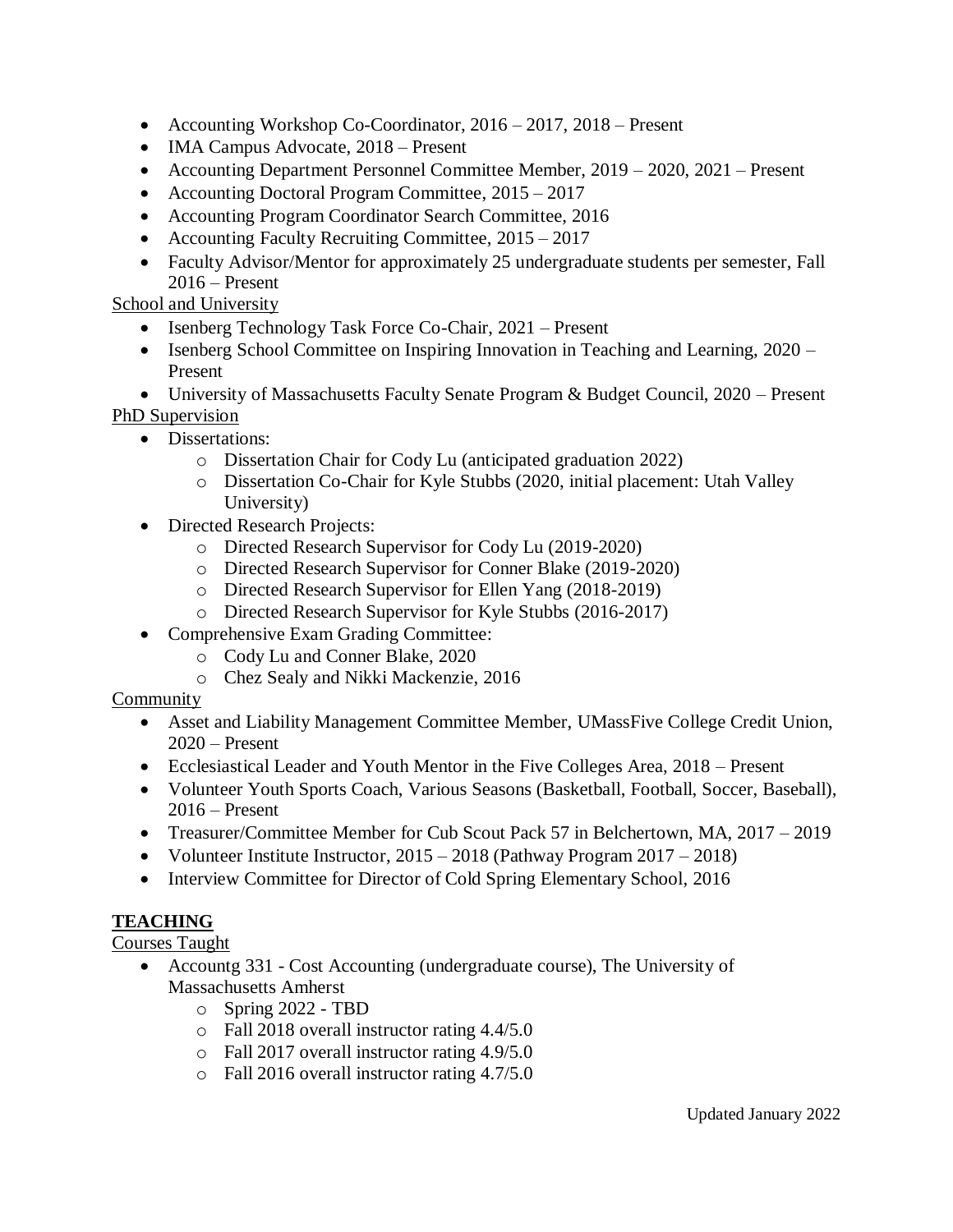- o Fall 2015 overall instructor rating 4.3/5.0
- Accountg 321 Intermediate Financial Accounting 1 (undergraduate course), The University of Massachusetts Amherst
	- o Spring 2021 overall instructor rating 4.8/5.0
	- o Fall 2020 overall instructor rating 4.8/5.0
	- o Fall 2019 overall instructor rating 4.6/5.0
- NCC 5500 Financial Accounting (introductory graduate course), Cornell University o Fall 2012 overall instructor rating 4.7/5.0
- Acc 210 Principles of Accounting 2 (undergraduate course), Brigham Young University
	- o Fall 2009 overall instructor rating 7.4/8.0

PhD Seminars

- Guest Speaker (4 Sessions) for Directed Readings (taught by Elaine Wang), University of Massachusetts Amherst 2020
- Guest Speaker for Behavioral Experimental Research Methods (taught by Yoon Ju Kang), University of Massachusetts Amherst 2018, 2019
- Seminar Presenter: Intro to Experimental Research, University of Connecticut 2019
- Guest Speaker for Accounting Research Capital Markets Seminar (taught by Rob Whited), University of Massachusetts Amherst 2017

Open Access Materials

• Bentley, J.W. 2018. Supplemental Readings and Practice Problems for What Counts and What Gets Counted. Available at<https://ssrn.com/abstract=2427106> or [https://scholarworks.umass.edu/accounting\\_ed\\_materials/1/](https://scholarworks.umass.edu/accounting_ed_materials/1/)

## **PROFESSIONAL**

- Member of the American Accounting Association ABO, MAS, and FARS sections
- Member of the Institute of Management Accountants (IMA)
- Research Assistant to Robert Bloomfield, Cornell University, 2010-2015
- Web Editor 2010-2011, Financial Accounting Standards Research Initiative (FASRI)
- Research Assistant to Steven Glover, Brigham Young University, 2009-2010
- Intern, Ernst and Young, LLP, 2009
- Intern, Squire and Company, PC, 2009

## **AWARDS, HONORS, AND GRANTS**

Research Awards

- Isenberg Outstanding Research Award, 2021
- Management Accounting Section Best Early Career Researcher Award, 2020
- IMA Lybrand Silver Medal, 2020
- Isenberg Research Excellence Award, 2019
- Management Accounting Section / IMA Outstanding Doctoral Dissertation, Co-Runner Up, 2016

Teaching Awards

- Nominee for Jim Bulloch Award in Management Accounting Education Innovation, 2021
- Nominee for Isenberg College Outstanding Teacher Award, 2021